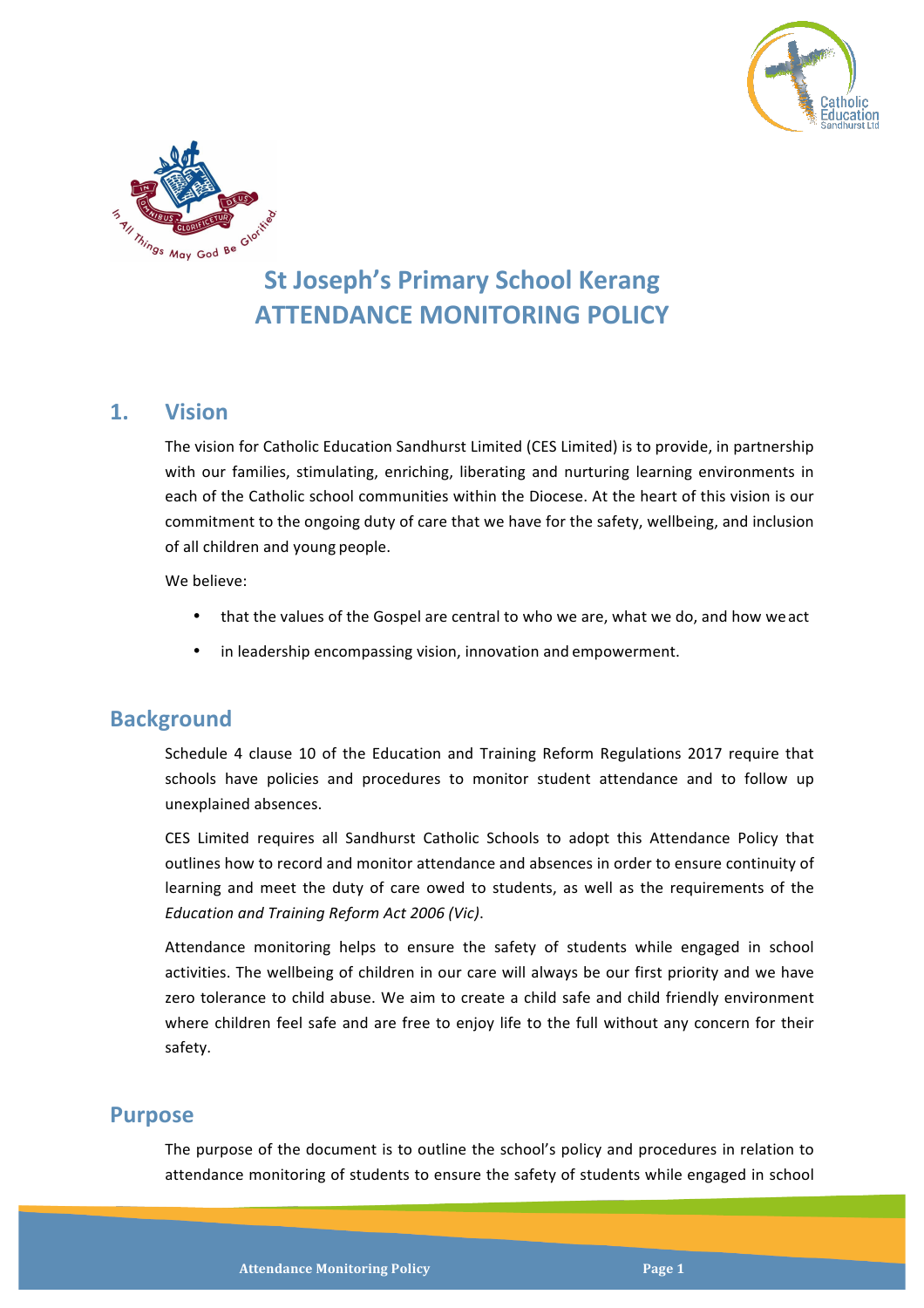activities.

## **Scope/Application**

This school is a Sandhurst Catholic School which operates with the consent of the Bishop of Sandhurst and is owned and operated by CES Limited. This Policy forms part of the Duty of Care Framework which is available at www.sjkerang.catholic.edu.au. This policy applies to students, parents, guardians and/or carers, staff and Principal of this school. This Policy must be read in conjunction with CES Limited's Student Behaviour Policy which contains strategies for improving attendance.

### **Policy Statement**

- **5.1** In accordance with the *Education and Training Reform Act 2006 (Vic)*, schooling is compulsory for children and young people aged from 6 to 17 years unless an exemption has been granted.
- **5.2** Parents, guardians and/or carers must enrol a child of compulsory school age at a registered school and ensure the child attends school at all times when the school is open for instruction.
- **5.3** Students are expected to attend the school during normal school hours every day of each term, unless:
	- there is an approved exemption from school attendance or attendance and enrolment for the student, or
	- the student is registered for home schooling and has only a partial enrolment in a school for particular activities.

The principal may authorise an exemption and provide written approval for student attendance and enrolment to be exempt or reduce to less than full time in accordance with DET Guidelines.

- **5.4** Regular school attendance is vital for all children and young people to succeed in education and missing school days can have a big impact on a child's future. We are committed to working with the school community, parent, guardians and/or carers to encourage and support full school attendance. Parents, guardians and or carers experiencing attendance issues with a child, must notify the classroom teacher so that we can work together to get your child to school every day.
- **5.5** Protecting the safety and wellbeing of children through the reporting and monitoring of absenteeism is the responsibility of both parents, guardian and/or carer and the school. Notifying the school of your child's absence either prior to, or on the day that they will be away, helps ensure the safety and wellbeing of children and will fulfil your legal responsibility.
- **5.6** All Victorian schools are required to contact parents, guardians and/or carers as soon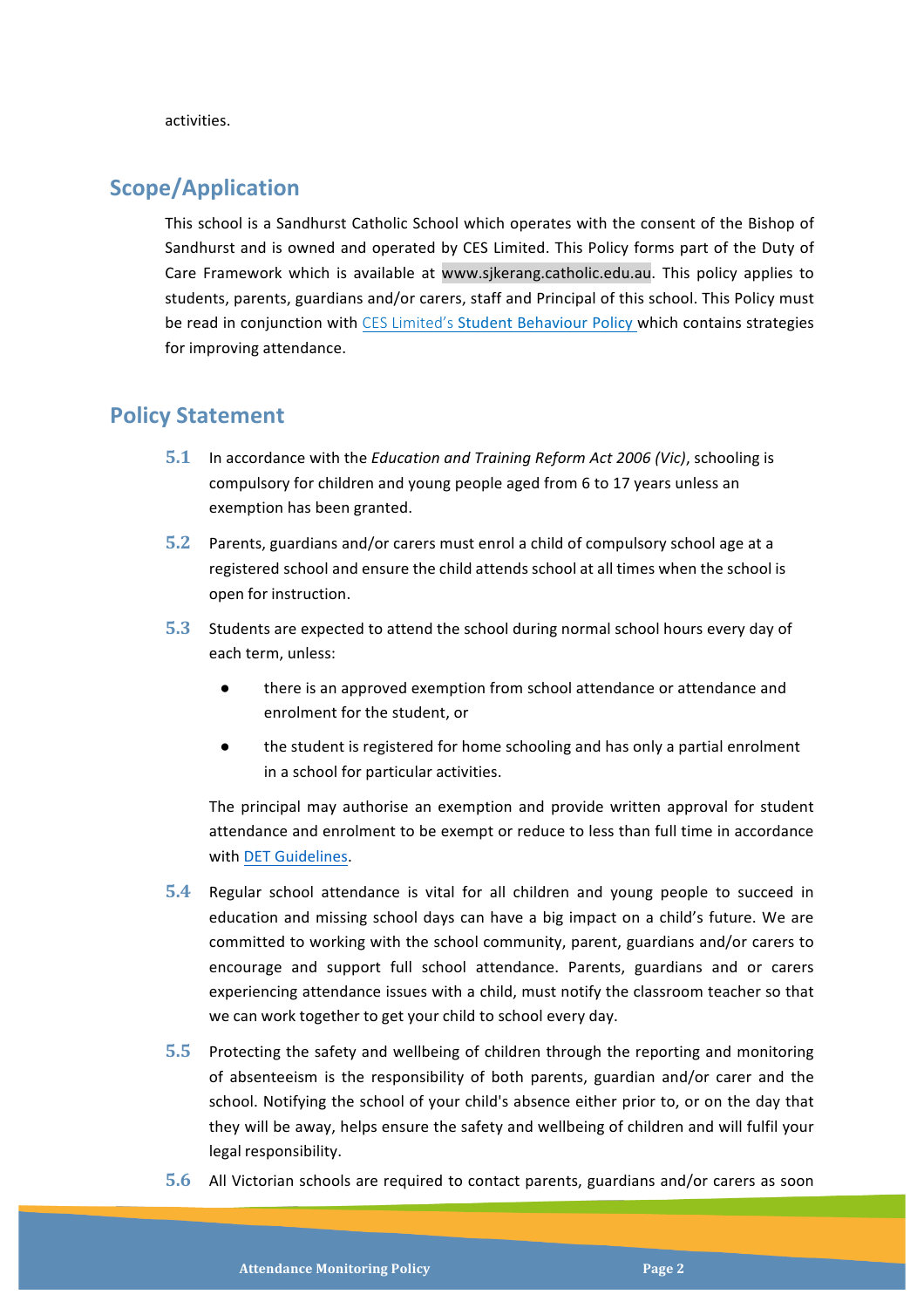as practicable on the same day of an unexplained student absence. If your child is absent on a particular day and you have not contacted the school to explain why, the absence will be marked as unexplained.

- **5.7** The school will identify individual students or cohorts who are vulnerable and whose attendance is at risk and/or declining and will work with these students and their parent/guardians to improve their attendance through a range of interventions and supports.
- **5.8** Parent, guardians and/or carers must promptly notify the school of student absences and provide a reason for absence on each occasion. The school will determine if the explanation provided is a reasonable excuse for the purposes of the parent meeting their responsibilities under the *Education and Training Reform Act 2006 (Vic).*
- **5.9** The school must check and record the daily attendance of all students. Teaching staff are required to monitor and record attendance of all students **[if Primary school]** twice per day OR *[if Secondary school]* in every class including school excursions and identify and report absences from school or class.
- **5.10** The school must follow up unexplained absences on the day of a student's absence and keep a record of the reason for absence.
- **5.11** The school must maintain current contact details for parent, guardians and/or carers and notify parent, guardians and/or carers of unsatisfactory attendance and accurately record attendance on student files.

### **Procedures**

- **6.1** This School's classroom teachers are required to monitor and record attendance of all students at least twice a day and including during school excursions and report absences from school or class.
- **6.2** At this school, attendance will be recorded by the classroom teacher during first session of the day (9am) and after lunch (1.30pm) using SIMON.
- **6.3** If a student is absent on a particular day and the school has not been previously notified by a parent, guardian and/or carer, or the absence is otherwise unexplained, the schoo will notify parents by SMS. The school Administration Officer will follow up on unexplained absences attempting to contact the Parent, guardian and/or carer as soon as practicable on the same day of the unexplained absence, allowing time for the parent, guardian and/or carer to respond. If contact cannot be made with the parent, guardian and/or carer (due to incorrect contact details), the school will attempt to make contact with any emergency contact/s nominated on the student's file held by the school, where possible, on the day of the unexplained absence. The school will keep a record of the reason given for each absence.
- **6.4** If the school considers that the parent has provided a reasonable excuse for their child's absence, the absence will be marked as 'approved absence'. If the school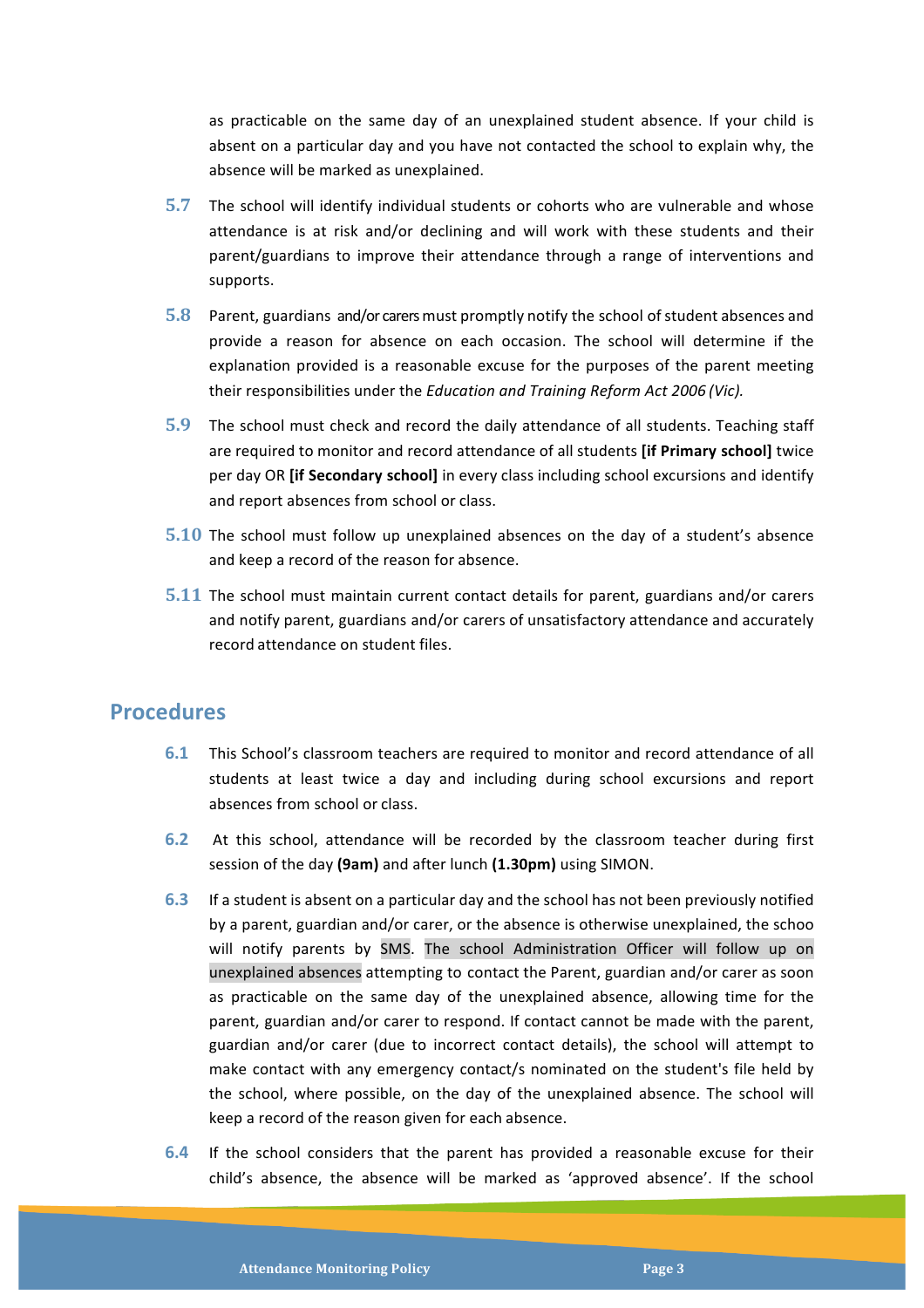determines that no reasonable excuse has been provided, the absence will be marked as 'unexplained absence' or 'parent choice unauthorised'. Parent, guardian and/or carer will be notified if an absence has not been approved.

- **6.5** For absences where there is no exemption in place, a parent, guardian and/or carer must provide an explanation on each occasion to the school. Parent, guardian and/or carere should notify the school of absences by:
	- Informing the classroom teacher or school Principal in writing of a planned absence
	- Contacting reception if it is an unplanned absence by
		- phoning the school on (03)54521426 and leaving a message
		- emailing the school on admin@sjkerang.catholic.edu.au
		- filling in the **Student Absentee Form** on the Skoolbag App
	- Late arrivals or early departures must be entered via SIMON using the passtab at the administration office. If a parent, guardian and/or carer is unable to do so, a note must be provided
	- If an absence is regularly approved by parent, guardian and/or carer as 'illness/medical' a medical certificate may be required..
	- If a student will be having an extended absence i.e. family holiday, a letter will be required from parent, guardian and/or carer.

# **Roles and Responsibilities**

#### **7.1 • Role of the School Principal**

- a) Implement and review the school's attendance policy as part of their Student Engagement Policy
- b) Document whole-school plan to promote full attendance in accordance with CES Limited's Student Behaviour Framework
- c) Maintain an up to date attendance register
- d) Maintain current contact details for parents , guardians and/or carers
- e) Maintain accurate attendance records on student files
- f) Ensure that a check and record of daily attendance of all students
- g) Ensure student attendance is recorded twice per day
- h) Record, in writing, the reason given for each absence
- i) Identify and follow up unexplained absences on the day of a student's absence
- j) Advise parents, guardians and/or carers of unexplained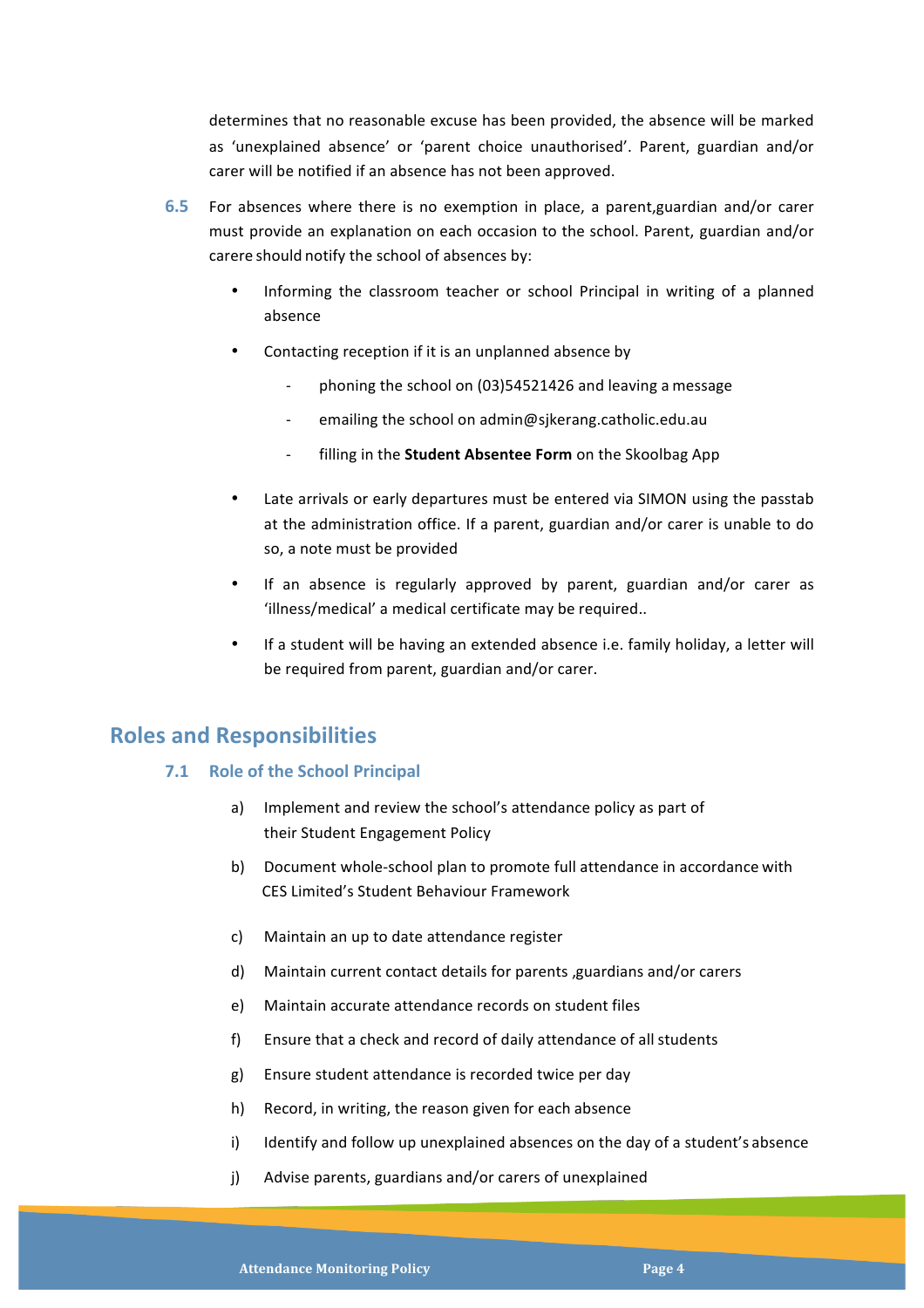absences, as soon as practicable on the same day of the absence, including for post-compulsory aged students

- k) Identify the person(s) with responsibility for monitoring daily attendance
- I) Ensure staff are provided with training and development opportunities in promoting and recording attendance and following up absences.
- m) Ensure the Policy is made publicly available.
- n) Provide reports to the Executive Director CES Limited on the Policy and its implementation as required.

#### **7.2 Role of the Catholic Education Sandhurst (CES Limited) Board**

- Receive reports from Executive Director on implementation and compliance across all Sandhurst Catholic Schools
- Review and assess reports received by the Executive Director on attendance.

# **Policy Approval**

**8.1 Policy Approval Authority:**

CES Limited Board

- **8.2 Officer Responsible for Policy:**
	- The Executive Director of CES Limited
	- Assistant to the Director: Pastoral Wellbeing

#### **Review**

This Attendance Policy is scheduled for review every three years, or more frequently if required.

### **Related Documents and Other Resources**

- St Joseph's Primary School Student Behaviour Policy
- CES Limited Student Behaviour Framework
- Guidelines to the Minimum Standards and Requirements for School Registration
- CES Limited Enrolment Framework
- CES Limited attendance promotion materials